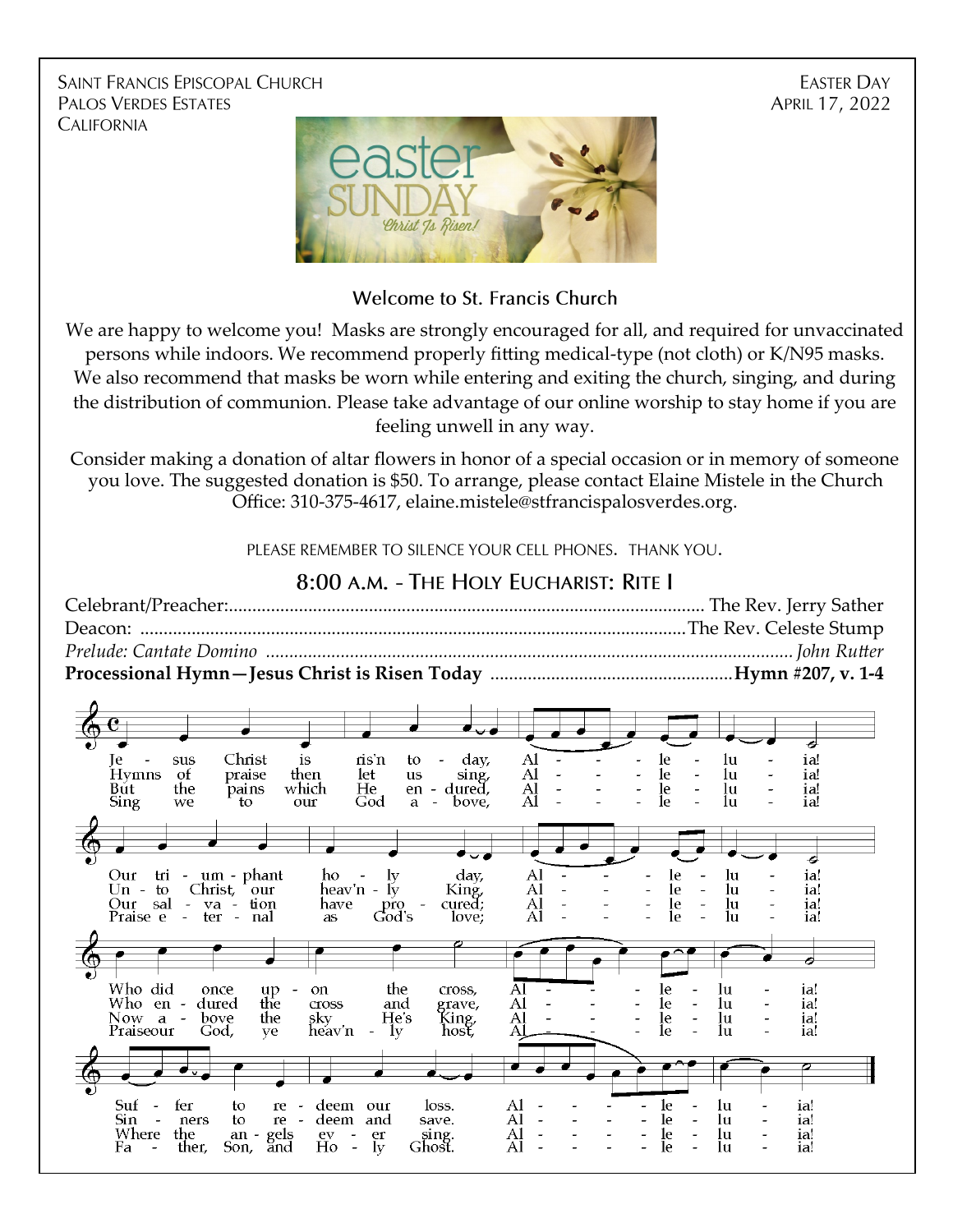The Opening Acclamation.............................................................Book of Common Prayer, p. 323 *(this and all similar page refs. refer to Book of Common Prayer)* Gloria *.............................................................................................................................................* p. 324 The Collect of the Day................................................................................................................. p. 170 The First Lesson ...............................................................................................................Acts 10:34-43 Peter began to speak to Cornelius and the other Gentiles: "I truly understand that God shows no partiality, but in every nation anyone who fears him and does what is right is acceptable to him. You know the message he sent to the people of Israel, preaching peace by Jesus Christ—he is Lord of all. That message spread throughout Judea, beginning in Galilee after the baptism that John announced: how God anointed Jesus of Nazareth with the Holy Spirit and with power; how he went about doing good and healing all who were oppressed by the devil, for God was with him.

We are witnesses to all that he did both in Judea and in Jerusalem.

They put him to death by hanging him on a tree; but God raised him on the third day and allowed him to appear, not to all the people but to us who were chosen by God as witnesses, and who ate and drank with him after he rose from the dead. He commanded us to preach to the people and to testify that he is the one ordained by God as judge of the living and the dead. All the prophets testify about him that everyone who believes in him receives forgiveness of sins through his name."

The Response: Psalm 118:1-2, 16-17, 22-23, *Confitemini Domino*............................................ p. 760 The Epistle............................................................................................................Corinthians 15:19-26 If for this life only we have hoped in Christ, we are of all people most to be pitied.

But in fact Christ has been raised from the dead, the first fruits of those who have died. For since death came through a human being, the resurrection of the dead has also come through a human being; for as all die in Adam, so all will be made alive in Christ. But each in his own order: Christ the first fruits, then at his coming those who belong to Christ. Then comes the end, when he hands over the kingdom to God the Father, after he has destroyed every ruler and every authority and power. For he must reign until he has put all his enemies under his feet. The last enemy to be destroyed is death.

The Holy Gospel ............................................................................................................... John 20:1-18 Early on the first day of the week, while it was still dark, Mary Magdalene came to the tomb and saw that the stone had been removed from the tomb. So she ran and went to Simon Peter and the other disciple, the one whom Jesus loved, and said to them, "They have taken the Lord out of the tomb, and we do not know where they have laid him." Then Peter and the other disciple set out and went toward the tomb. The two were running together, but the other disciple outran Peter and reached the tomb first. He bent down to look in and saw the linen wrappings lying there, but he did not go in. Then Simon Peter came, following him, and went into the tomb. He saw the linen wrappings lying there, and the cloth that had been on Jesus' head, not lying with the linen wrappings but rolled up in a place by itself. Then the other disciple, who reached the tomb first, also went in, and he saw and believed; for as yet they did not understand the scripture, that he must rise from the dead. Then the disciples returned to their homes.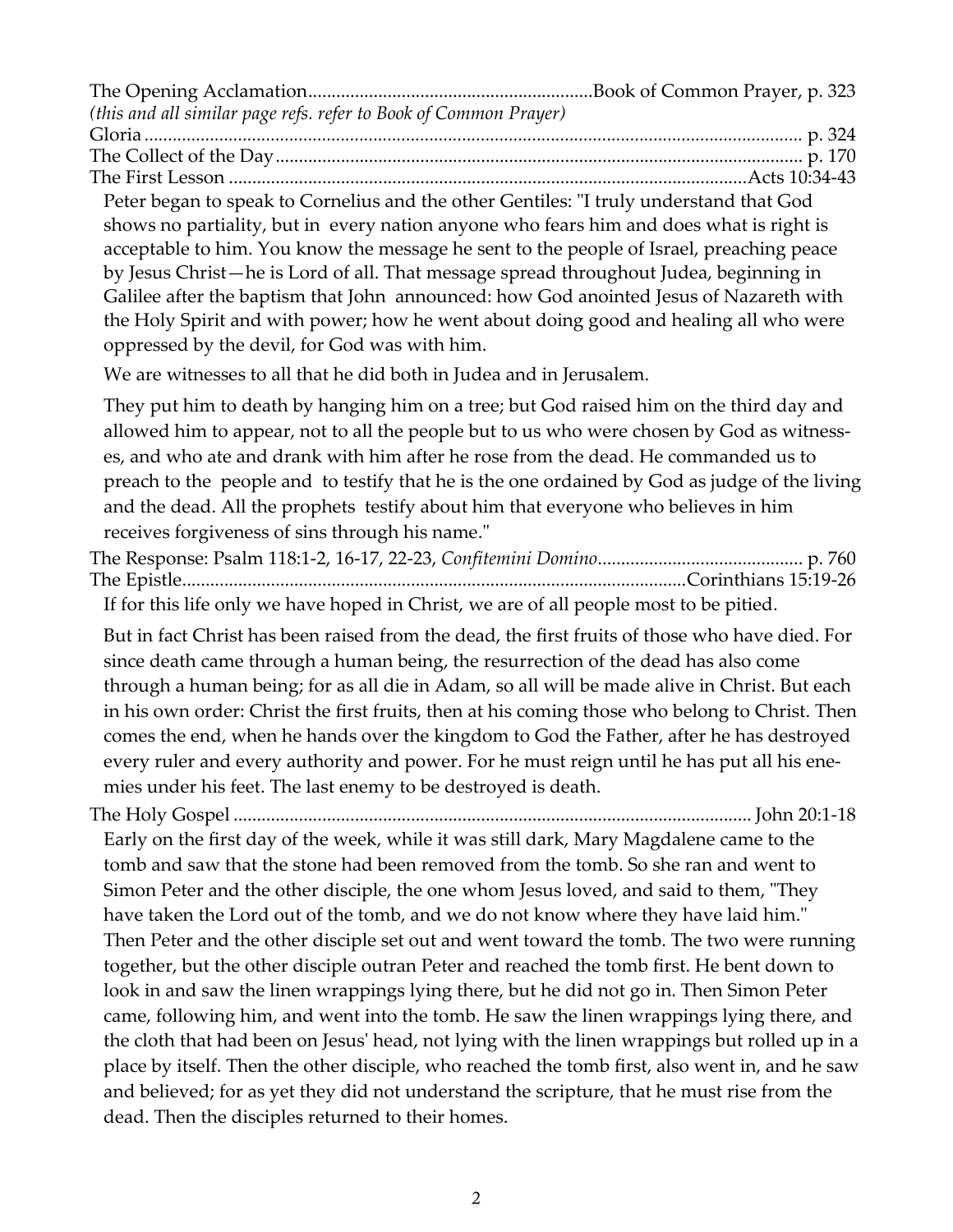But Mary stood weeping outside the tomb. As she wept, she bent over to look into the tomb; and she saw two angels in white, sitting where the body of Jesus had been lying, one at the head and the other at the feet. They said to her, "Woman, why are you weeping?" She said to them, "They have taken away my Lord, and I do not know where they have laid him." When she had said this, she turned around and saw Jesus standing there, but she did not know that it was Jesus. Jesus said to her, "Woman, why are you weeping? Whom are you looking for?" Supposing him to be the gardener, she said to him, "Sir, if you have carried him away, tell me where you have laid him, and I will take him away." Jesus said to her, "Mary!" She turned and said to him in Hebrew, "Rabbouni!" (which means Teacher). Jesus said to her, "Do not hold on to me, because I have not yet ascended to the Father. But go to my brothers and say to them, `I am ascending to my Father and your Father, to my God and your God.'" Mary Magdalene went and announced to the disciples, "I have seen the Lord"; and she told them that he had said these things to her.

The Sermon........................................................................................................ The Rev. Jerry Sather The Nicene Creed ........................................................................................................................ p. 327 The Prayers of the People .......................................................................................................... p. 328 The Peace....................................................................................................................................... p. 332 Welcome and Announcements Offertory Prayer All things come of thee O Lord, and of thine own have we given thee The Great Thanksgiving ............................................................................................................. p. 333 *The clergy will carry the Sacrament to anyone in the congregation who is unable to come forward for Holy Communion. Please inform one of the ushers if you would like to be served at your seat. Gluten-free Communion wafers are now carried alongside regular wafers at Holy Communion. If you require one of these, simply ask at the Altar rail.* Post Communion Prayer ......................................................................................................p. 339 Blessing and Sending Forth .................................................................................................p. 339 **Recessional Hymn—Christ is Alive! Let Christians Sing ...................... Hymn #182, v. 1-5** Christ is a-live! Let Christ-ians sing. His cross stands  $emp - ty$ the  $\mathbf{t}$ sky. Let Christ is a-live, No long-er bound to dis - tant years\_\_ in Pal - es - tine, he Not throned a-bove, re - mote-ly high, un moved by touched, un hu - man pains, but  $\overline{\phantom{a}}$ wealth di - vide, he In ev - ery in - sult, rift and war where  $\cos$  -  $\log$ scorn\_ or fu - ture age, Christ is a-live! His Spi - rit burns through this and ev 'ry ʻtil homes with death, shall streets and  $prais - es$ His nev - er die. ring. love in comes to claim the  $here$ and con-quer place and time. now and  $ev$  $ry_{-}$ the $\text{d}a\text{i} - \text{ly}$ in the  $mids$  of  $\_$ life, our Sa - vior with $\_$ Fa - ther reigns. the suf - fers still, yet loves more, and lives, though ev er.  $\alpha$ u -  $\alpha$  - fied. all  $cre - a$ tion lives and learns his joy, his jus  $\bar{\phantom{a}}$ tice, love, and praise.

Words by Brian Wren TRURO Melody from Psalmodia Evangelica, 1789; harmony Lowell Mason<br>The Hymnal 1982 #182

*Postlude: Toccata from Organ Symphony No. 5 ...........................................................Charles-Marie Widor*